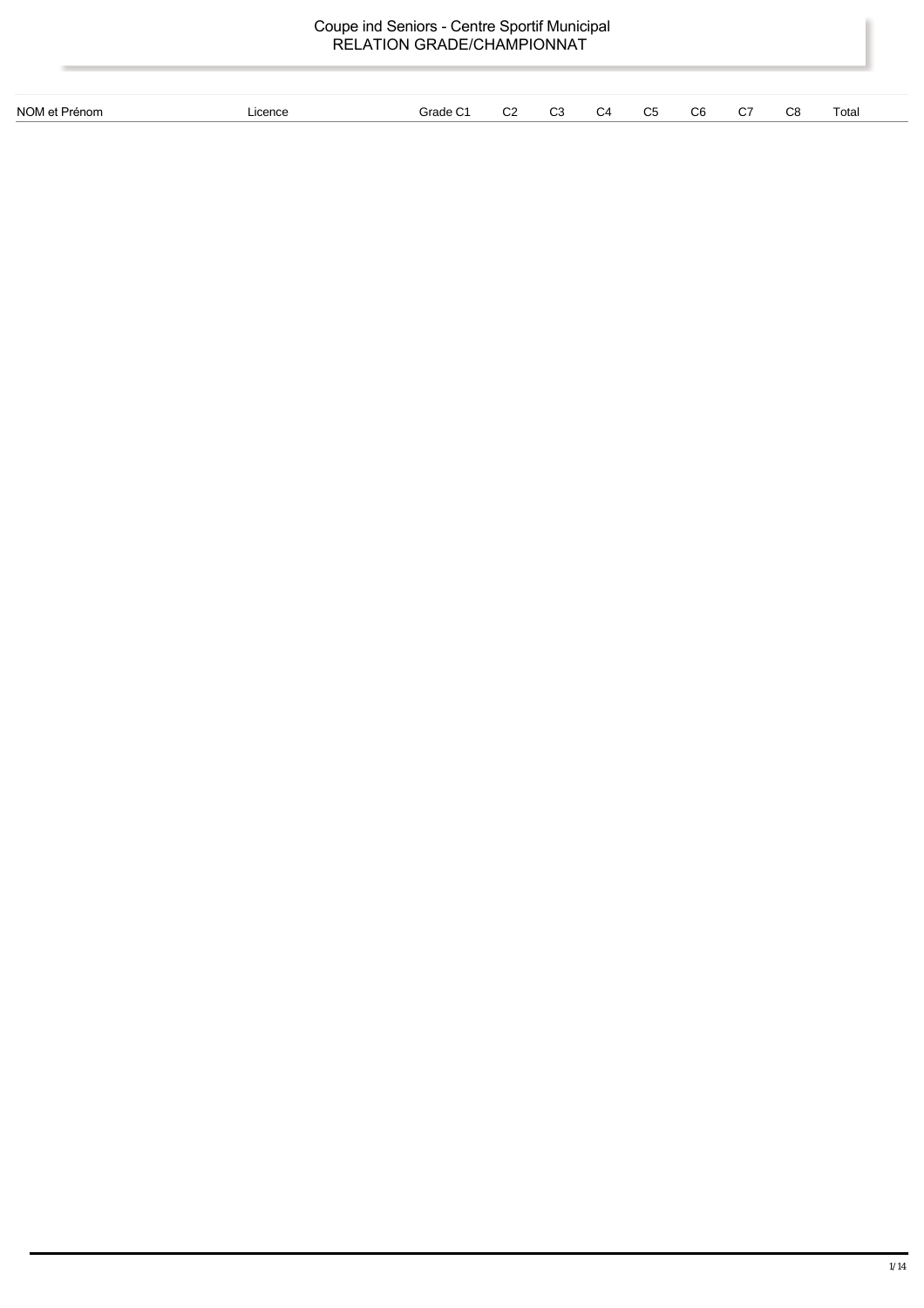| NOM et Pré<br>rénom | Licence<br>.    | ∵rode | $\sim$<br>◡∠ | ົ<br>ັັ | <br>$\sim$<br>ັບ | ົ<br>◡ | C <sub>8</sub> | Total<br>. |
|---------------------|-----------------|-------|--------------|---------|------------------|--------|----------------|------------|
| F F N N 76          | 101מפפרי<br>חחפ | 1D    |              |         |                  |        |                |            |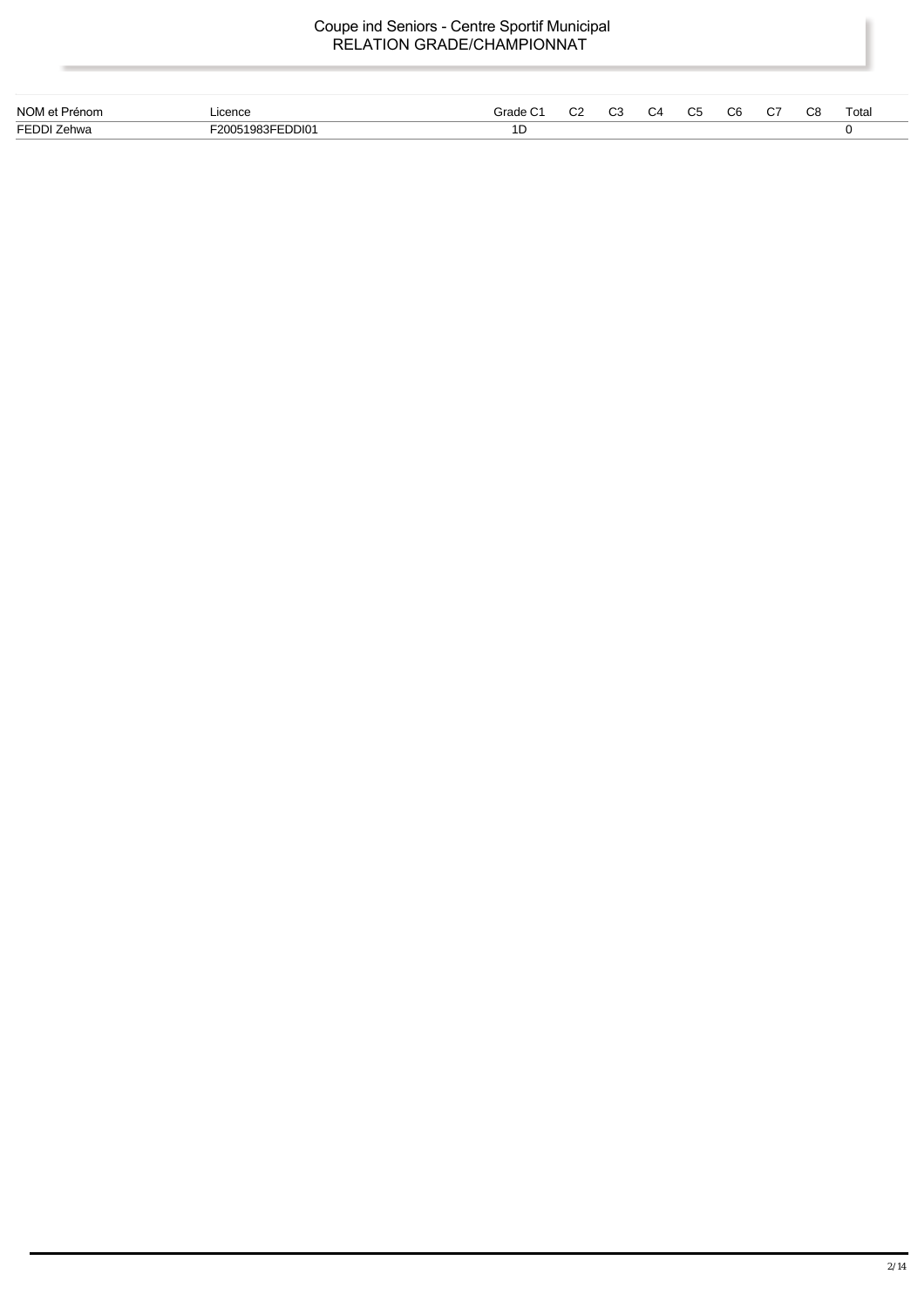| NOM et Prénom          | Licence          | Grade C1                              | C <sub>2</sub>                           | CЗ | C4 | C5 | C <sub>6</sub> | C7 | C8 | Total |
|------------------------|------------------|---------------------------------------|------------------------------------------|----|----|----|----------------|----|----|-------|
| <b>FOULON Klotilde</b> | F10071989FOULO01 | $3D^{\prime\prime}$<br>020 -1 / 011-2 | V<br>0<br>100 -0 / 000-0                 |    |    |    |                |    |    |       |
| <b>LOQUEN Laura</b>    | F29091994LOQUE01 | $1D^{\Delta}$<br>$012 - 2 / 000 - 2$  | X.<br>$\mathbf 0$<br>$100 - 0 / 000 - 0$ |    |    |    |                |    |    |       |
| <b>PONTES Mahina</b>   | F27101997PONTE01 | - 10<br>2D<br>$020 - 1/011 - 2$       | 0<br>v<br>$012 - 2 / 000 - 2$            |    |    |    |                |    |    | 10    |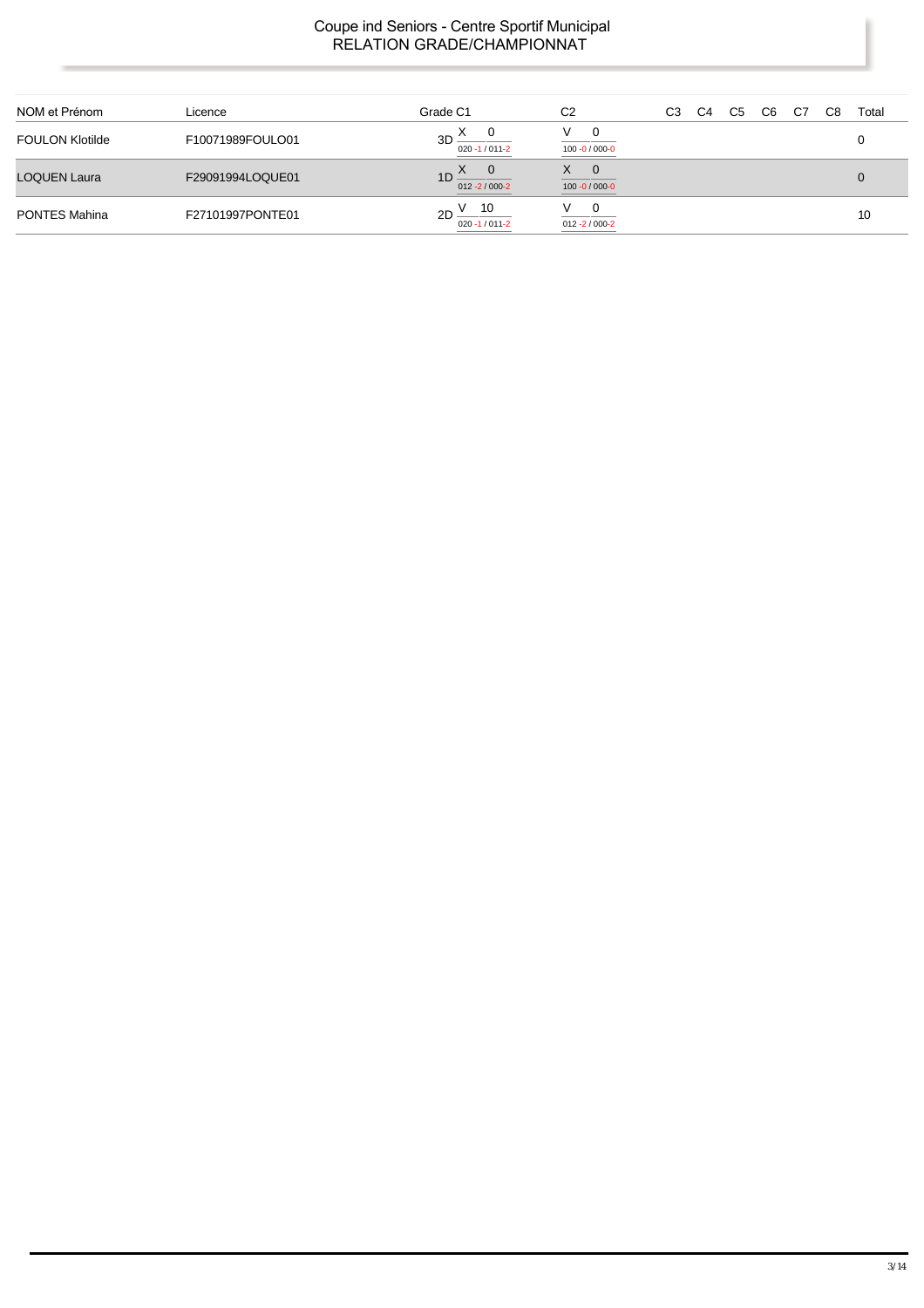| NOM et Prénom            | Licence          | Grade C1                                            | C <sub>2</sub> | C <sub>3</sub> | C4 | C5 | C6 | C7 | C <sub>8</sub> | Total |
|--------------------------|------------------|-----------------------------------------------------|----------------|----------------|----|----|----|----|----------------|-------|
| <b>GRENOT Audrey</b>     | F04031992GRENO01 | $\mathsf{o}$<br>$2D -$<br>101 -0 / 000-0            |                |                |    |    |    |    |                |       |
| <b>BICQUELET Nolwenn</b> | F10041998BICQU01 | $\overline{0}$<br>$\overline{10}$<br>101 -0 / 000-0 |                |                |    |    |    |    |                |       |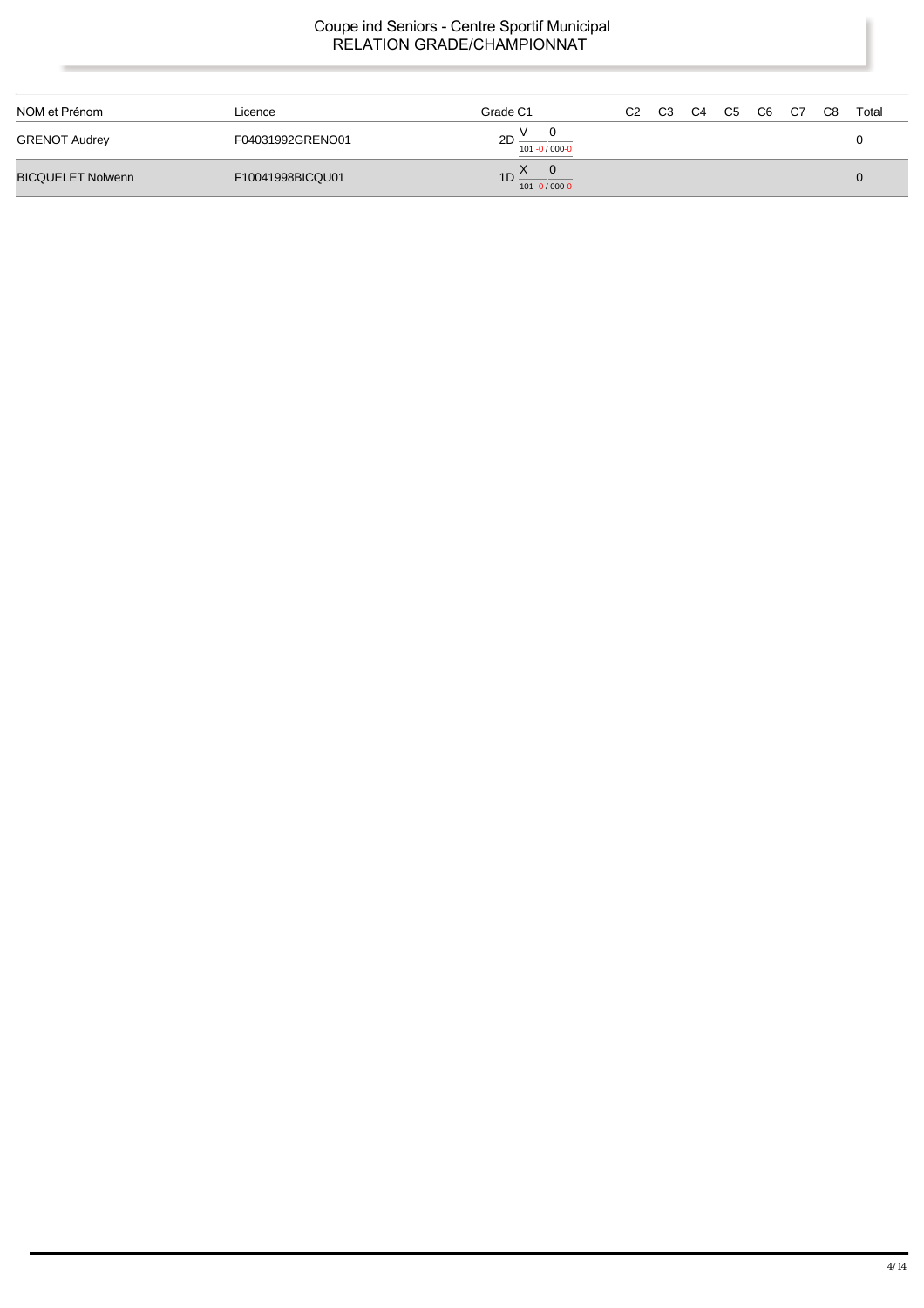| NOM et Prénom         | Licence          | Grade C1                              | C <sub>2</sub>                             | C <sub>3</sub> | C <sub>4</sub> | C <sub>5</sub> | C6 | C7 | C8 | Total |
|-----------------------|------------------|---------------------------------------|--------------------------------------------|----------------|----------------|----------------|----|----|----|-------|
| <b>LAVERGNE Laura</b> | F09071996LAVER01 | 2D<br>101 -0 / 000-0                  | V<br>$\overline{0}$<br>100 -0 / 000-0      |                |                |                |    |    |    |       |
| <b>FORTUNE Audrey</b> | F22111997FORTU01 | $1D^2$<br>$101 - 0 / 000 - 0$         | V<br>$\overline{0}$<br>$100 - 0 / 000 - 0$ |                |                |                |    |    |    |       |
| FEKHI Salima          | F14091996FEKHI01 | $CM \triangle$<br>$100 - 0 / 000 - 0$ | X.<br>$\overline{0}$<br>100 -0 / 000-0     |                |                |                |    |    |    |       |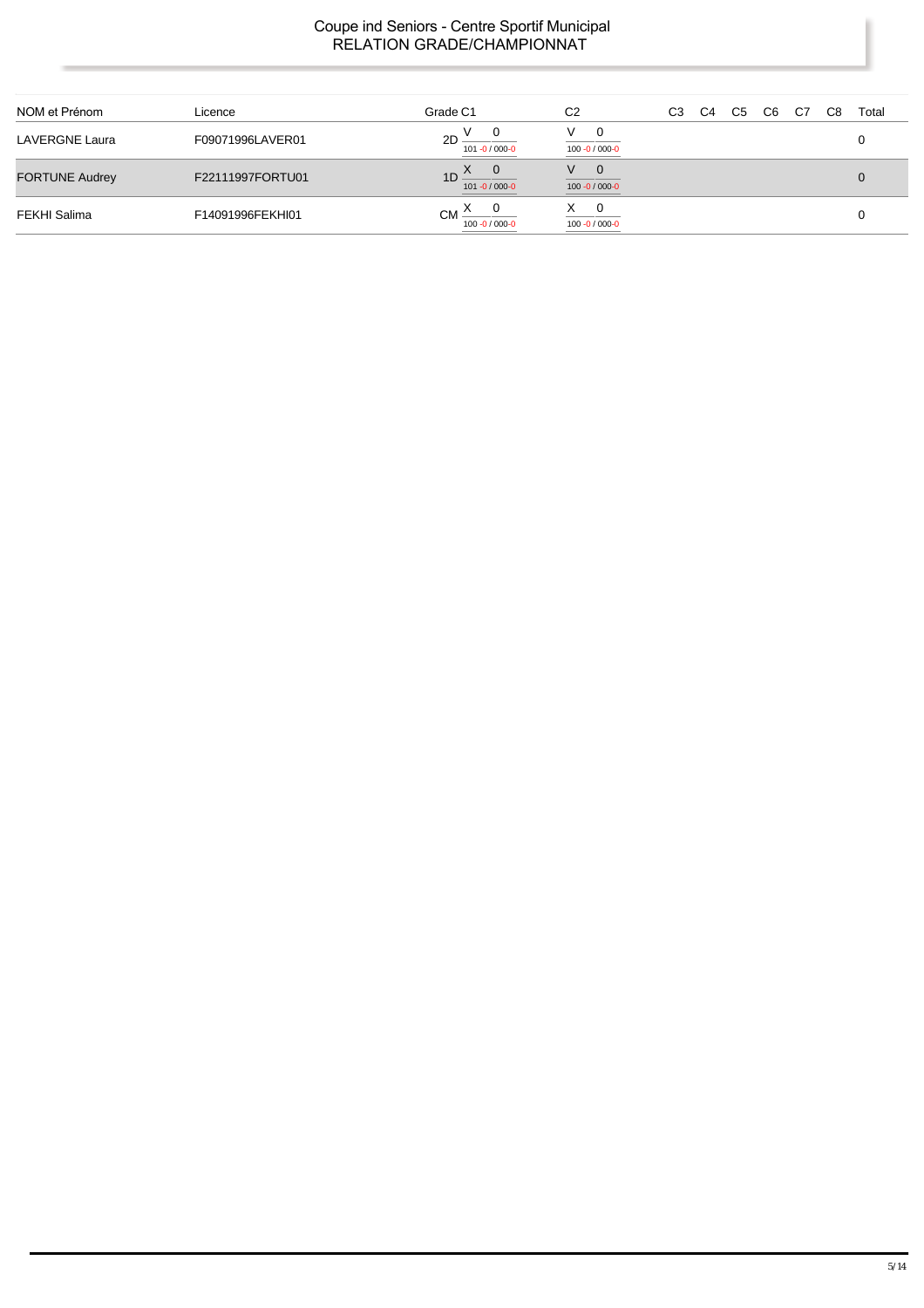| NOM et Prénom        | Licence             | Gradel | ro<br>UZ | C <sub>3</sub> | C4 | C5 | C6 | ~-<br>، ب | C8 | Totai |
|----------------------|---------------------|--------|----------|----------------|----|----|----|-----------|----|-------|
| <b>HADDAD Meriem</b> | 998HADDA01<br>-290. | СМ     |          |                |    |    |    |           |    |       |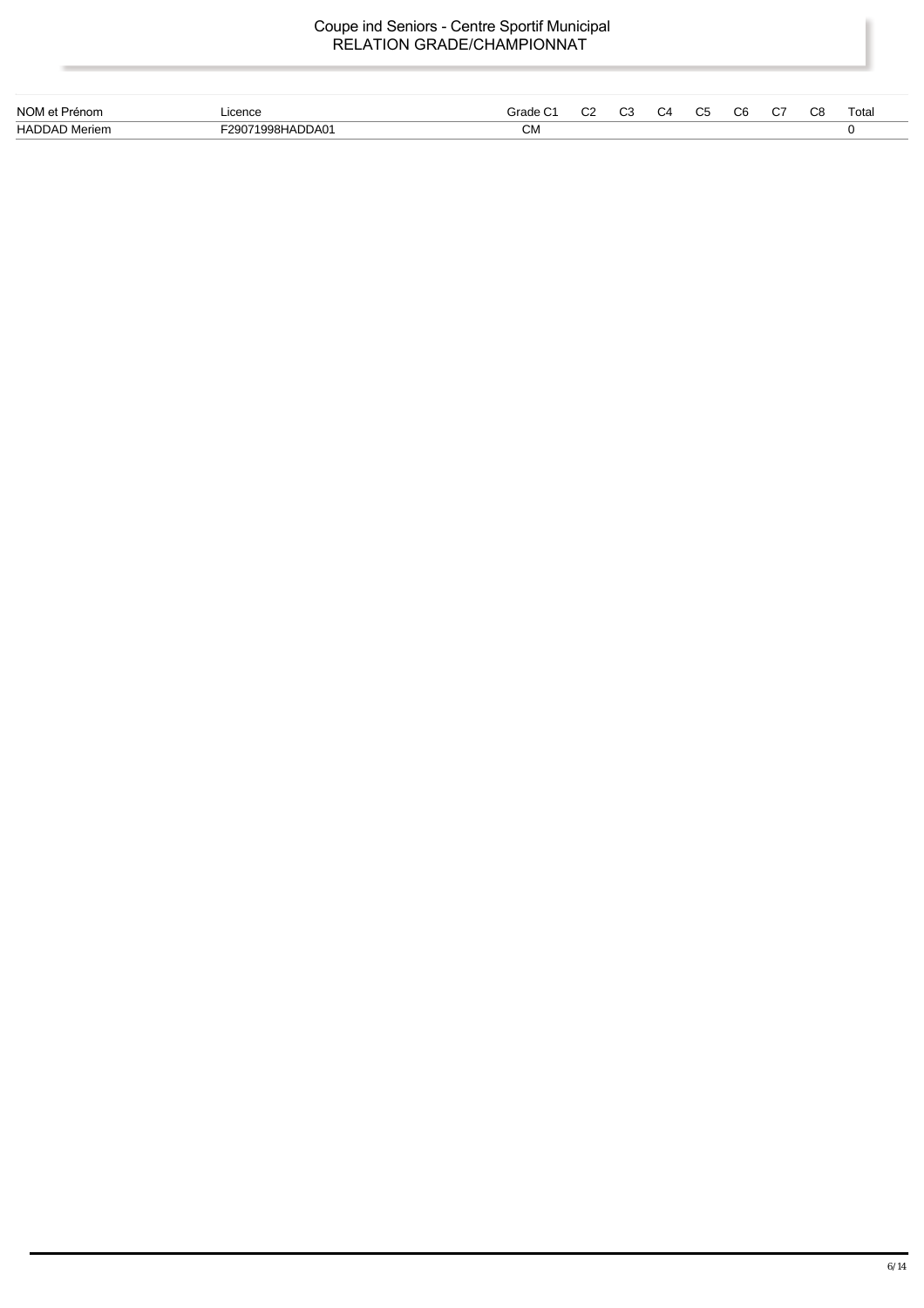| NOM et Prénom            | Licence          | Grade C1                                           | C <sub>2</sub>                                  | C <sub>3</sub>                           | C6<br>C7<br>C5<br>C8<br>C4 | Total |
|--------------------------|------------------|----------------------------------------------------|-------------------------------------------------|------------------------------------------|----------------------------|-------|
| LE SEACH Amandine        | F05081986LE*SE01 | 0<br>1 <sub>D</sub><br>101 -0 / 000-0              | X<br>$\overline{\phantom{0}}$<br>100 -0 / 000-0 | X<br>0<br>100 -0 / 000-1                 |                            |       |
| <b>BEKKOUCHE Sorraya</b> | F13031989BEKKO01 | - 0<br>$1D \stackrel{X}{=}$<br>$000 - 1 / 000 - 3$ | 10<br>V.<br>$100 - 0 / 000 - 0$                 | V<br>$\mathbf{0}$<br>$110 - 0 / 000 - 0$ |                            | 10    |
| <b>MAREGHNI Hana</b>     | F04051989MAREG01 | 1 <sub>D</sub><br>$000 - 1 / 000 - 3$              | - 0<br>v<br>101 -0 / 000-0                      | $V$ 10<br>$100 - 0 / 000 - 1$            |                            | 10    |
| <b>SEBASTIAO Dorcas</b>  | F25101998SEBAS01 | 0<br>CM -<br>$101 - 0 / 000 - 0$                   | X.<br>$\overline{0}$<br>$101 - 0 / 000 - 0$     | X.<br>$\mathbf 0$<br>$110 - 0 / 000 - 0$ |                            |       |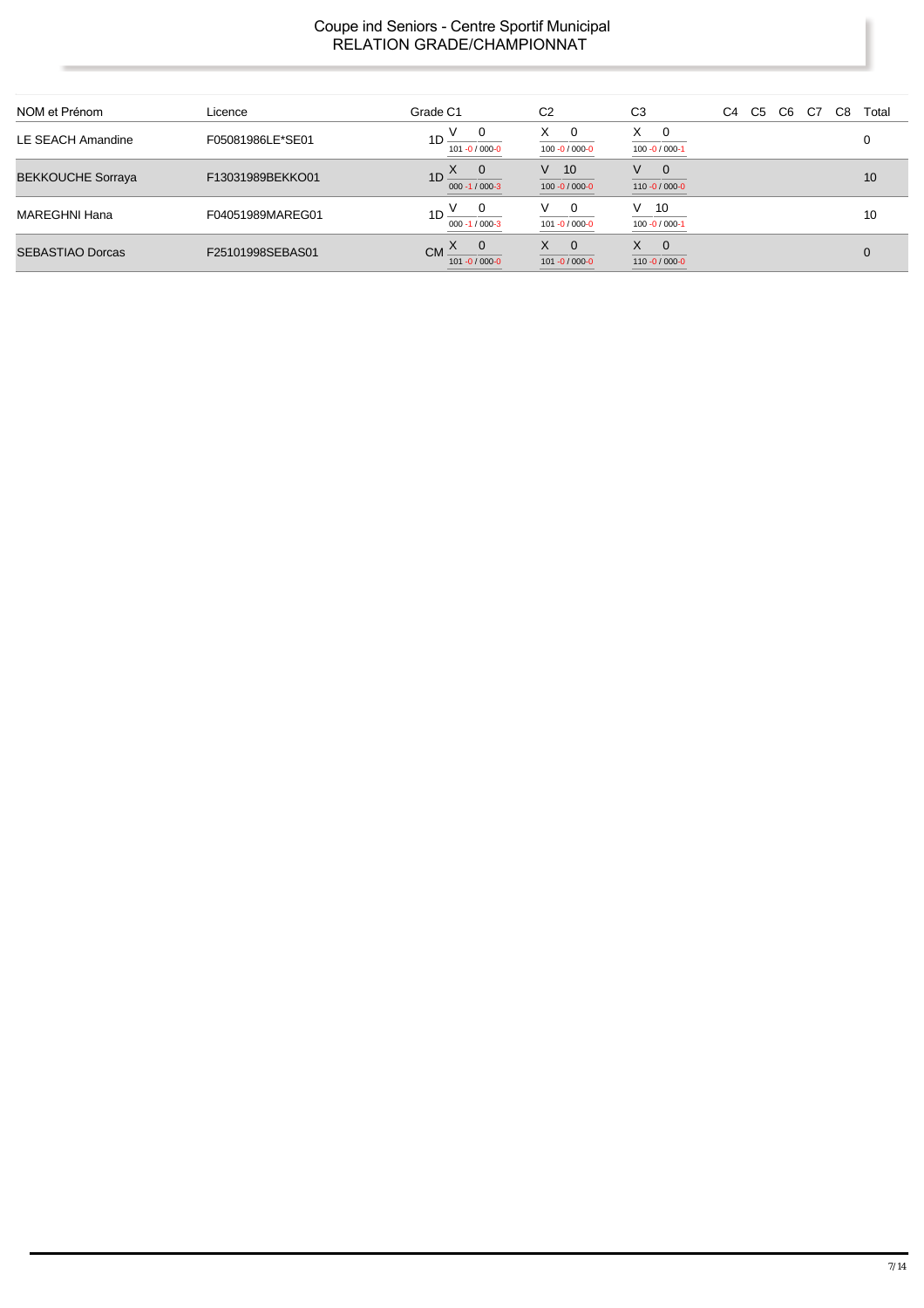| NOM et Prénom            | Licence          | Grade C1                                      | C <sub>2</sub>                                   | C <sub>3</sub>                     | C4 C5 C6 C7 C8 Total |              |
|--------------------------|------------------|-----------------------------------------------|--------------------------------------------------|------------------------------------|----------------------|--------------|
| <b>TAYALE Mickael</b>    | M29091989TAYAL01 | $CM \frac{V}{I}$ 10<br>101-0/000-2            | V.<br>$\mathbf 0$<br>100 -0 / 010-0              | $X \t 0$<br>$111 - 1 / 000 - 1$    |                      | 10           |
| <b>VALLET Ruddy</b>      | M12121998VALLE01 | $2D \frac{V}{V}$ 0<br>$100 - 0 / 001 - 0$     | V.<br>$\overline{\phantom{0}}$<br>021 -0 / 000-0 | $V \quad 0$<br>$111 - 1 / 000 - 1$ |                      | $\mathbf 0$  |
| <b>BEN BELGACEM Zied</b> | M24051988BEN*B01 | BL $\frac{V}{100 - 0/000 - 0}$                | $X \quad 0$<br>$100 - 0 / 010 - 0$               | $V \quad 0$<br>$020 - 0 / 000 - 0$ |                      | 0            |
| <b>BOUGY Gaulthier</b>   | M08061998BOUGY01 | $CM \xrightarrow{X} 0$<br>$020 - 1 / 000 - 0$ | $X \quad 0$<br>$100 - 0 / 000 - 1$               |                                    |                      | $\mathbf 0$  |
| NZINGO Kevin Merveille   | M14061994NZING02 | $1D \xrightarrow{X} 0$<br>101-0/000-2         | $V \quad 0$<br>100 -0 / 000-0                    | $V \t 0$<br>$013 - 3 / 010 - 2$    |                      | $\mathbf 0$  |
| <b>MELOUKI Mohamed</b>   | M28071998MELOU03 | $CM \frac{V}{V}$ 10<br>$020 - 1 / 000 - 0$    | $X \quad 0$<br>$021 - 0 / 000 - 0$               | $X \quad 0$<br>$013 - 3 / 010 - 2$ |                      | 10           |
| <b>POULANGE Nicolas</b>  | M08071986POULA01 | $CV \xrightarrow{X} 0$<br>$100 - 0 / 000 - 0$ | $X \quad 0$<br>$100 - 0 / 000 - 0$               |                                    |                      | 0            |
| <b>PANG Alexandre</b>    | M22111984PANG*01 | $1D \frac{X}{Y}$ 0<br>$100 - 0 / 001 - 0$     | $V \quad 0$<br>$100 - 0 / 000 - 1$               | $X \quad 0$<br>$020 - 0 / 000 - 0$ |                      | $\mathbf{0}$ |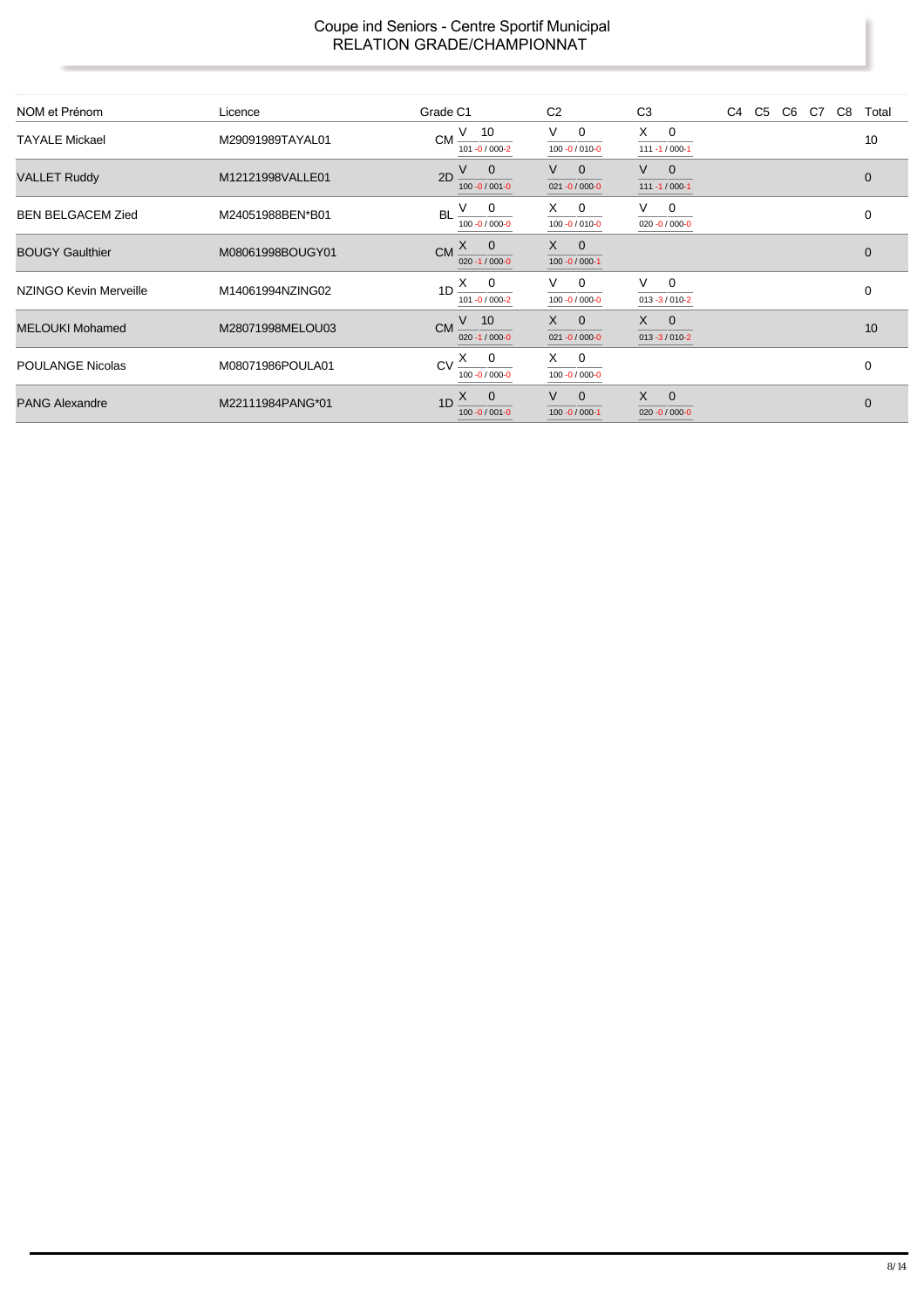| NOM et Prénom             | Licence          | Grade C1                                        | C <sub>2</sub>                      | C <sub>3</sub>                      | C <sub>4</sub>                   | C5 C6 C7 C8 Total |              |
|---------------------------|------------------|-------------------------------------------------|-------------------------------------|-------------------------------------|----------------------------------|-------------------|--------------|
| <b>BELKACEMI Soufyane</b> | M05091985BELKA01 | $2D \frac{V}{V}$ 0<br>$101 - 2 / 000 - 1$       | V<br>10<br>100 -0 / 000-0           | V<br>$\mathbf{0}$<br>103 -0 / 000-1 |                                  |                   | 10           |
| <b>BOUMEDIENE Hedi</b>    | M20041998BOUME01 | $CB \xrightarrow{X} 0$<br>$100 - 0 / 000 - 0$   | $X \quad 0$<br>$110 - 0 / 000 - 0$  |                                     |                                  |                   | $\mathbf{0}$ |
| <b>CHABANE Karim</b>      | M10031981CHABA01 | $2D \frac{X}{Q}$<br>$101 - 2 / 000 - 1$         | $V \quad 0$<br>$100 - 1 / 000 - 0$  | $X \quad 0$<br>$110 - 0 / 001 - 1$  |                                  |                   | $\mathbf 0$  |
| <b>ENGONGA Alexis</b>     | M10081995ENGON01 | $1D \frac{V}{V}$ 0<br>$001 - 1 / 000 - 1$       | $X \quad 0$<br>$101 - 2 / 000 - 1$  | $V \quad 0$<br>$110 - 0 / 000 - 0$  | $V \quad 0$<br>$112 - 0/000 - 0$ |                   | $\mathbf{0}$ |
| <b>DACLINAT Ludovic</b>   | M27091993DACLI01 | $1D \xrightarrow{X} 0$<br>100 -0 / 000-0        | $X \quad 0$<br>$100 - 1 / 000 - 0$  |                                     |                                  |                   | $\mathbf 0$  |
| <b>BELKHIRI Amine</b>     | M08051998BELKH01 | $CM \frac{V}{V}$ 10<br>$101 - 2 / 000 - 1$      | $X \qquad 0$<br>$101 - 0 / 001 - 1$ | $X \quad 0$<br>$112 - 0/000 - 0$    |                                  |                   | 10           |
| <b>DERNOUNE Bachir</b>    | M04091985DERNO01 | $2D \frac{X}{1}$<br>$001 - 1 / 000 - 1$         |                                     |                                     |                                  |                   | 0            |
| <b>WEBER Min Nicolas</b>  | M27111979WEBER01 | $2D \frac{V}{V} = 0$<br>100 -0 / 000-0          | $X \quad 0$<br>100 -0 / 000-0       | $V$ 10<br>$110 - 0 / 001 - 1$       |                                  |                   | 10           |
| <b>CHARRIER Remy</b>      | M21021997CHARR01 | $V$ 10<br>1 <sub>D</sub><br>$100 - 0 / 000 - 0$ | $V \quad 0$<br>$101 - 0 / 001 - 1$  | $X \quad 0$<br>103 - 0 / 000-1      |                                  |                   | 10           |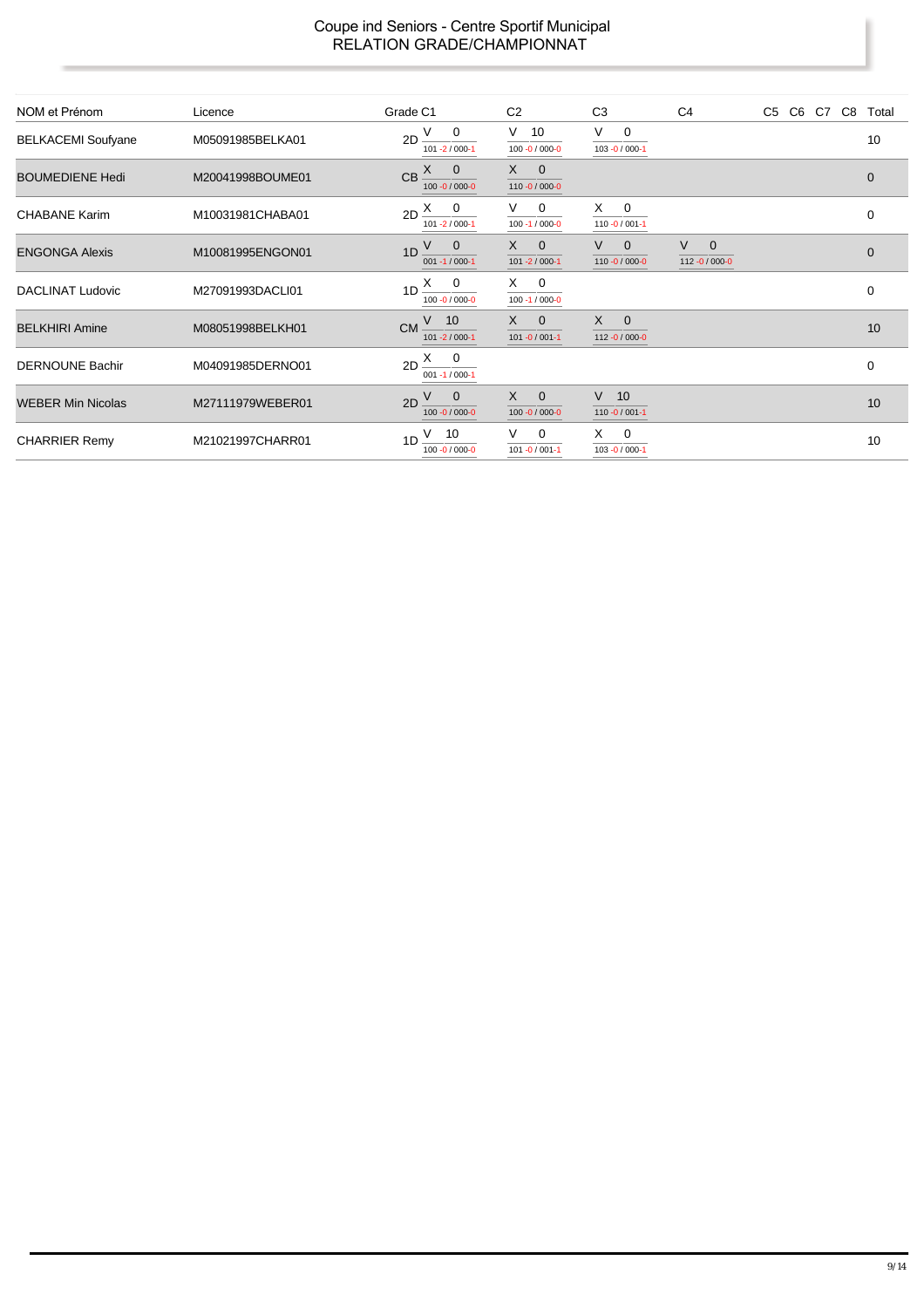| NOM et Prénom                 | Licence          | Grade C1                                                         | C <sub>2</sub>                                | C <sub>3</sub>                                | C <sub>4</sub>                                 | C <sub>5</sub>                | C6 C7 C8 Total |
|-------------------------------|------------------|------------------------------------------------------------------|-----------------------------------------------|-----------------------------------------------|------------------------------------------------|-------------------------------|----------------|
| <b>BARBOT Victorien</b>       | M04021986BARBO01 | V<br>10<br>2D<br>$101 - 0 / 000 - 0$                             | X<br>$\mathbf 0$<br>100 -0 / 000-0            | V<br>$\mathbf 0$<br>100 -0 / 000-0            | X<br>$\mathbf 0$<br>$020 - 0 / 000 - 0$        |                               | 10             |
| <b>KIROUANI Saadane</b>       | M30121984KIROU01 | V<br>$\overline{0}$<br>3D<br>020 -0 / 000-0                      | X<br>$\mathbf 0$<br>$010 - 1 / 001 - 1$       | V<br>$\mathbf{0}$<br>100 - 1 / 001 - 4        | X<br>$\mathbf{0}$<br>$020 - 0 / 000 - 1$       |                               | $\mathbf 0$    |
| DE CAYEUX Hadrien             | M04061992DE*CA01 | V<br>0<br>2D<br>$101 - 0 / 000 - 1$                              | $\overline{0}$<br>X.<br>100 -0 / 000-0        | V<br>0<br>$020 - 0 / 000 - 0$                 | $V$ 10<br>$020 - 0 / 000 - 0$                  | V<br>0<br>$010 - 0 / 000 - 1$ | 10             |
| <b>PONTES Idalino</b>         | M19091995PONTE01 | $1D$ $X$<br>$\mathbf 0$<br>$020 - 0 / 000 - 1$                   | $X \quad 0$<br>100 -0 / 000-0                 |                                               |                                                |                               | $\mathbf{0}$   |
| <b>DUTAC Teo</b>              | M02101998DUTAC01 | V<br>0<br>1D<br>$100 - 0 / 000 - 0$                              | V<br>$\overline{7}$<br>$010 - 1 / 001 - 1$    | V<br>$\mathbf 0$<br>$000 - 0 / 000 - 3$       | $V$ 10<br>101 -0 / 000-0                       |                               | 17             |
| <b>BELLENGER Frederic</b>     | M19011984BELLE02 | $\mathsf{X}$<br>$\overline{\phantom{0}}$<br>3D<br>101 -0 / 000-0 |                                               |                                               |                                                |                               | $\mathbf{0}$   |
| <b>BOUKEMOUCHE Ryan</b>       | M05121998BOUKE01 | $V$ 10<br>1D<br>100 -0 / 000-0                                   | $V$ 10<br>100 -0 / 000-0                      | $V$ 10<br>100 -0 / 000-0                      | X<br>$\mathbf 0$<br>101 -0 / 000-0             |                               | 30             |
| <b>NAHMANI Michael</b>        | M15121995NAHMA01 | $1D \frac{X}{Y}$<br>$\overline{0}$<br>100 -0 / 000-0             | $X \quad 0$<br>020 -0 / 000-0                 |                                               |                                                |                               | $\mathbf{0}$   |
| <b>SALOMON Lucas</b>          | M22031997SALOM01 | $1D \stackrel{X}{\longrightarrow} 0$<br>020 $-0/000-0$           |                                               |                                               |                                                |                               | $\mathbf 0$    |
| <b>SEHIL Yacine</b>           | M07121992SEHIL01 | V<br>$\mathbf 0$<br>2D<br>$020 - 0 / 000 - 1$                    | $V$ 10<br>100 -0 / 000-0                      | $\mathsf{X}$<br>$\mathbf 0$<br>100 -0 / 000-0 | $\times$<br>$\mathbf 0$<br>$021 - 0 / 000 - 1$ |                               | 10             |
| <b>CAROLE Alexandre</b>       | M08021995CAROL01 | X<br>$\overline{\mathbf{0}}$<br><b>CM</b><br>$101 - 0 / 000 - 1$ |                                               |                                               |                                                |                               | $\mathbf 0$    |
| <b>DUCARTIER Arnaud</b>       | M10051993DUCAR01 | $\mathbf 0$<br>X<br><b>CM</b><br>$012 - 1 / 000 - 1$             | $X \qquad 0$<br>110 -0 / 000-0                |                                               |                                                |                               | $\mathbf 0$    |
| <b>DOMINGOS Kevi Pedro</b>    | M10111993DOMIN01 | $V$ 10<br>1 <sub>D</sub><br>$100 - 1 / 010 - 1$                  | V –<br>$\overline{0}$<br>$012 - 1 / 000 - 1$  | X<br>0<br>000 -0 / 000-3                      | X<br>0<br>$010 - 0 / 000 - 1$                  |                               | 10             |
| <b>SERPICO Laurent</b>        | M11111994SERPI01 | X<br>$\overline{0}$<br>1 <sub>D</sub><br>100 - 1 / 010-1         | $\vee$<br>$\mathbf{0}$<br>$110 - 0 / 000 - 0$ | $V$ 10<br>$020 - 0 / 000 - 1$                 | $V$ 10<br>$021 - 0 / 000 - 1$                  |                               | 20             |
| <b>BENAMAR Mohamed Anisse</b> | M13081996BENAM02 | X<br>$\mathbf 0$<br><b>CM</b><br>$100 - 0 / 000 - 0$             | X<br>$\overline{0}$<br>$100 - 1 / 001 - 4$    |                                               |                                                |                               | 0              |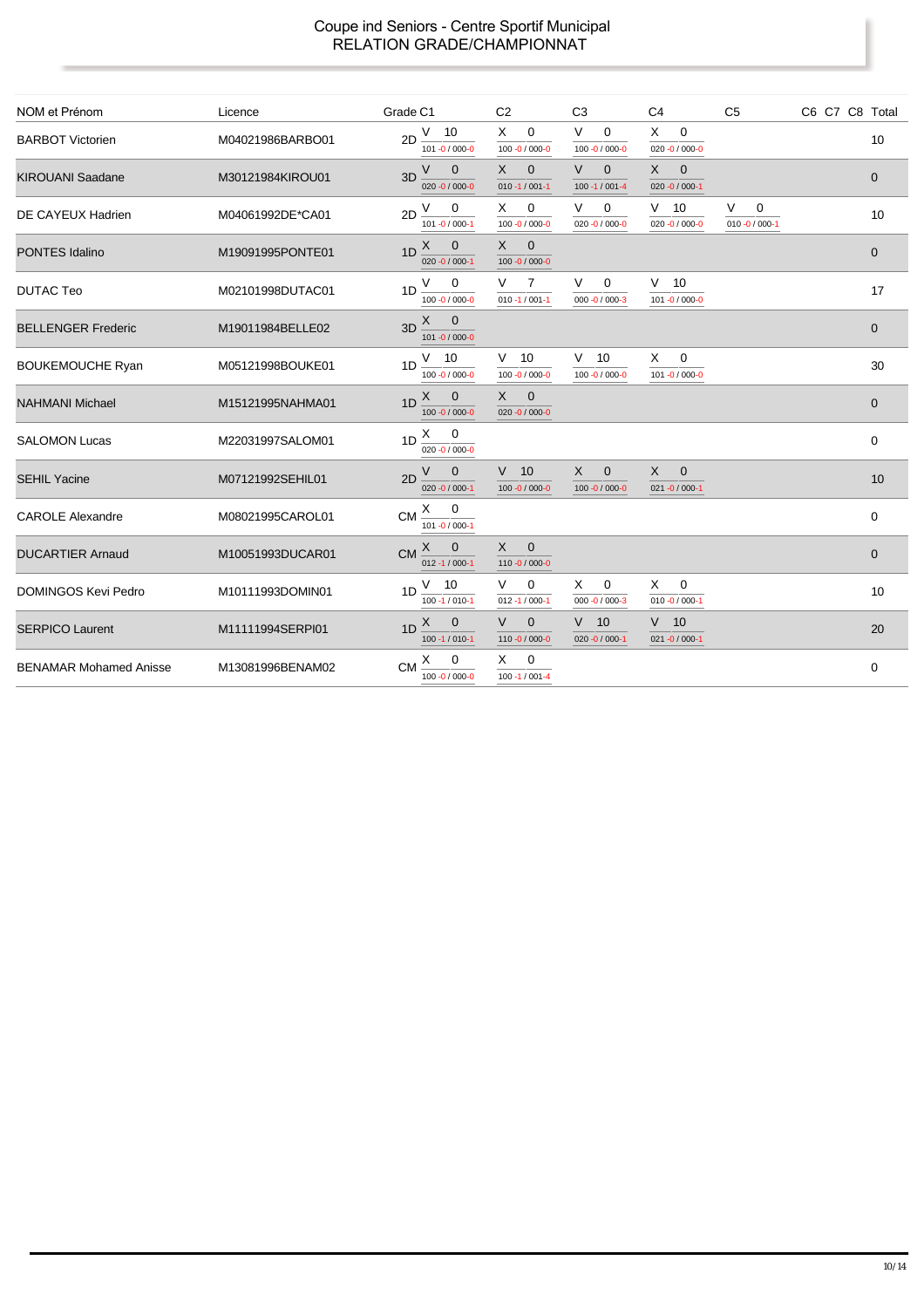| NOM et Prénom                | Licence          | Grade C1                                         | C <sub>2</sub>                                  | C <sub>3</sub>                                      | C <sub>4</sub>                          | C5 C6 C7 C8 Total |              |
|------------------------------|------------------|--------------------------------------------------|-------------------------------------------------|-----------------------------------------------------|-----------------------------------------|-------------------|--------------|
| <b>BENALLA Mouad</b>         | M10031997BENAL01 | $1D \xrightarrow{X} 0$<br>020 $-0/000-0$         | $V$ 10<br>110 -0 / 000-0                        | V<br>$\overline{7}$<br>$011 - 2 / 001 - 2$          | V<br>$\mathbf 0$<br>110 -0 / 000-0      |                   | 17           |
| <b>EL MASRI Rachid</b>       | M08061978EL*MA01 | $2D \frac{X}{Y} 0$<br>$100 - 0 / 000 - 0$        |                                                 |                                                     |                                         |                   | $\mathbf{0}$ |
| <b>BOUZERA Adil</b>          | M28071995BOUZE01 | V<br>$\mathbf 0$<br>CB<br>$021 - 0 / 001 - 3$    | $\mathbf{0}$<br>X.<br>$020 - 0 / 000 - 1$       | X<br>$\mathbf 0$<br>110 -0 / 000-0                  |                                         |                   | $\mathbf 0$  |
| SIMONISHVILI Giorgi          | M14031997SIMON01 | $V$ 10<br><b>CM</b><br>100 -0 / 000-0            | $\times$<br>$\mathbf 0$<br>$101 - 1 / 000 - 0$  | $\mathbf 0$<br>$\times$<br>$100 - 0 / 000 - 1$      |                                         |                   | 10           |
| <b>GUITTET Romain</b>        | M14011985GUITT01 | $\mathbf 0$<br>X<br>2D<br>$100 - 1 / 000 - 1$    | 0<br>X<br>100 -0 / 000-0                        |                                                     |                                         |                   | $\mathbf 0$  |
| <b>MOREAU Pierre-Antoine</b> | M08011986MOREA01 | $V$ 10<br>1D<br>100 -0 / 000-0                   | X<br>$\mathbf 0$<br>$020 - 0 / 000 - 1$         | $\mathsf{X}$<br>$\overline{0}$<br>110 -0 / 000-0    |                                         |                   | 10           |
| <b>SIDIBE Mory</b>           | M24051991SIDIB01 | $1D \frac{V}{V}$ 10<br>020 $-0/000-0$            | $V$ 10<br>$020 - 0 / 000 - 1$                   | 0<br>X.<br>$020 - 0 / 000 - 0$                      | V —<br>$\overline{0}$<br>100 -0 / 000-0 |                   | 20           |
| <b>PRUGNOT Lilian</b>        | M27071996PRUGN01 | $2D \frac{X}{Y} 0$<br>$102 - 0 / 000 - 0$        | $\vee$<br>$\overline{0}$<br>$100 - 0 / 000 - 1$ | $\mathsf{X}$<br>$\overline{0}$<br>001 -3 / 000-0    |                                         |                   | $\mathbf 0$  |
| <b>JACQUENS Hugo</b>         | M15121998JACQU01 | $V$ 10<br>1 <sub>D</sub><br>$100 - 1 / 000 - 1$  | $V$ 10<br>$021 - 2 / 000 - 1$                   | $V$ 10<br>$020 - 0 / 000 - 0$                       | $\overline{0}$<br>X.<br>110 -0 / 000-0  |                   | 30           |
| <b>GOREZ Sebastien</b>       | M08011993GOREZ01 | $X \quad 0$<br>2D<br>$021 - 2 / 000 - 1$         | $V$ 10<br>$100 - 0 / 000 - 0$                   | $\mathsf{X}$<br>$\mathbf{0}$<br>$011 - 2 / 001 - 2$ |                                         |                   | 10           |
| <b>COIPEL Eugene</b>         | M08021982COIPE01 | $CM \frac{V}{V}$ 10<br>$101 - 1 / 000 - 1$       | X.<br>$\overline{0}$<br>$021 - 0 / 001 - 3$     | V<br>0<br>$001 - 3 / 000 - 0$                       | $\mathbf 0$<br>X<br>100 -0 / 000-0      |                   | 10           |
| <b>AMEGAN Ruben Nels</b>     | M26081997AMEGA01 | $V$ 10<br>1D<br>$102 - 0 / 000 - 0$              | V<br>$\mathbf 0$<br>$101 - 1 / 000 - 0$         | $\vee$<br>$\mathbf{0}$<br>$020 - 0 / 000 - 1$       | $V$ 10<br>110 -0 / 000-0                |                   | 20           |
| <b>MORENO Cedric</b>         | M16061984MOREN01 | $X \qquad 0$<br><b>CM</b><br>$100 - 0 / 000 - 0$ |                                                 |                                                     |                                         |                   | 0            |
| <b>GERERAL Mehdi</b>         | M09051994GERER02 | X<br>$\mathbf 0$<br>1D<br>$101 - 1 / 000 - 1$    |                                                 |                                                     |                                         |                   | $\mathbf 0$  |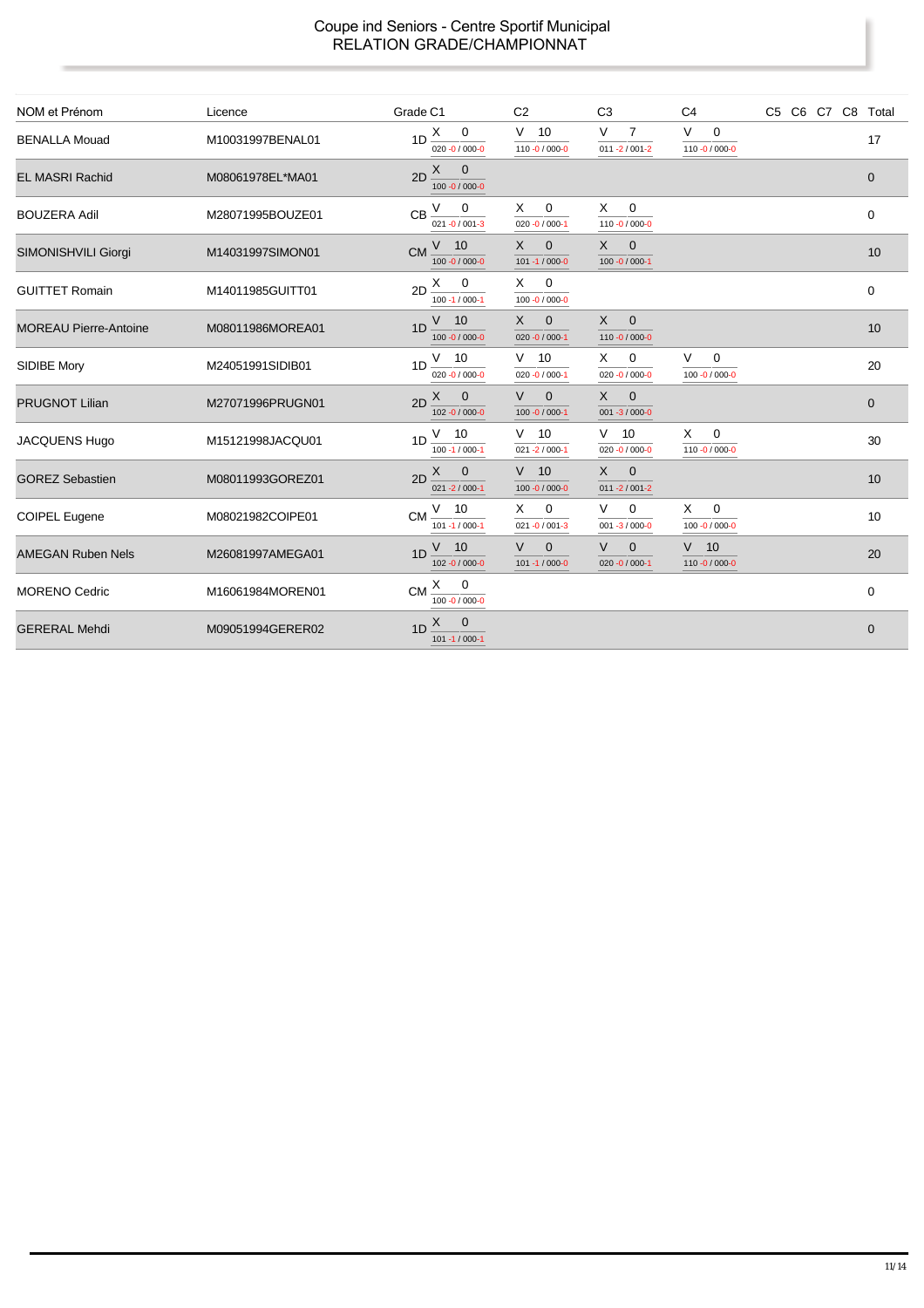| NOM et Prénom                | Licence          | Grade C1                                                         | C <sub>2</sub>                               | C <sub>3</sub>                          | C <sub>4</sub>                     | C5 C6 C7 C8 Total |              |
|------------------------------|------------------|------------------------------------------------------------------|----------------------------------------------|-----------------------------------------|------------------------------------|-------------------|--------------|
| <b>TAKRABT Karim</b>         | M24091987TAKRA01 | $1D \frac{V}{10}$<br>$020 - 0 / 000 - 1$                         | V<br>$\mathbf 0$<br>$010 - 2 / 010 - 3$      | X<br>$\mathbf 0$<br>$000 - 0 / 000 - 1$ | $V$ 10<br>$110 - 3 / 000 - 1$      |                   | 20           |
| <b>AYADI Sid Ali</b>         | M14031988AYADI01 | $V$ 10<br>1D<br>$020 - 1 / 000 - 0$                              | V<br>$\overline{0}$<br>$000 - 0 / 000 - 1$   | $V$ 10<br>100 -0 / 000-0                |                                    |                   | 20           |
| <b>BOCQUENE Louis</b>        | M12071985BOCQU02 | $1D \xrightarrow{X} 0$<br>$010 - 2 / 010 - 3$                    | $V$ 10<br>100 -0 / 000-0                     | $X \quad 0$<br>100 -0 / 000-0           |                                    |                   | 10           |
| <b>LAVERGNE Kevin</b>        | M13081993LAVER01 | $1D \begin{bmatrix} X & 0 \end{bmatrix}$<br>111 -0 / 000-0       |                                              |                                         |                                    |                   | $\mathbf 0$  |
| <b>BERTRAND Quentin</b>      | M14081993BERTR01 | $2D \stackrel{V}{\underline{\quad}} 0$<br>$100 - 0 / 000 - 0$    | $X \quad 0$<br>$020 - 1 / 000 - 0$           | V –<br>$\mathbf 0$<br>100 -0 / 000-1    | $X \quad 0$<br>$110 - 3 / 000 - 1$ |                   | 0            |
| <b>SHILLINGFORD Carlvin</b>  | M10051998SHILL01 | $V$ 10<br>1 <sub>D</sub><br>111 -0 / 000-0                       | $X \quad 0$<br>101 -0 / 000-0                | $V$ 10<br>100 -0 / 000-0                | $X \quad 0$<br>100 -0 / 000-1      |                   | 20           |
| <b>SEDDIKI Yacine</b>        | M19101993SEDDI01 | $1D \frac{V}{V} = 0$<br>$020 - 0 / 000 - 0$                      | $X \quad 0$<br>$101 - 0 / 001 - 0$           | V<br>$\mathbf 0$<br>$021 - 0 / 000 - 0$ | $X \quad 0$<br>100 -0 / 000-1      |                   | 0            |
| <b>CLERGET Olivier</b>       | M04031979CLERG01 | $CM \xrightarrow{X} 0$<br>020 $-0/000-0$                         |                                              |                                         |                                    |                   | $\mathbf{0}$ |
| NGOUYASSA-BEKAI Denis-Cedric | M15121994NGOUY01 | $1D \stackrel{X}{\longrightarrow} 0$<br>$020 - 0 / 000 - 1$      | $X \qquad 0$<br>100 -0 / 000-0               |                                         |                                    |                   | $\mathbf 0$  |
| <b>DJAOUD Tahar</b>          | M01011960DJAOU01 | $CB \xrightarrow{X} 0$<br>$100 - 0 / 000 - 0$                    |                                              |                                         |                                    |                   | $\mathbf{0}$ |
| <b>BATRIN Frederic</b>       | M29101985BATRI01 | $CB \xrightarrow{X} 0$<br>$100 - 0 / 000 - 0$                    | $\overline{0}$<br>X —<br>$021 - 0 / 000 - 0$ |                                         |                                    |                   | 0            |
| <b>DARMON Yannick</b>        | M14031992DARMO01 | V<br>$\overline{\mathbf{0}}$<br>1 <sub>D</sub><br>100 -0 / 000-0 | $V$ 10<br>101 -0 / 001 -0                    | $X \quad 0$<br>$000 - 0 / 000 - 1$      | $V$ 10<br>$100 - 0 / 000 - 1$      |                   | 20           |
| YAYA MAYALA Ildrique         | M05121986YAYA*01 | $V$ 10<br>1D<br>101 -0 / 000-0                                   | $\mathbf 0$<br>$000 - 0 / 000 - 1$           | $\mathbf{0}$<br>X<br>100 -0 / 000-0     |                                    |                   | 10           |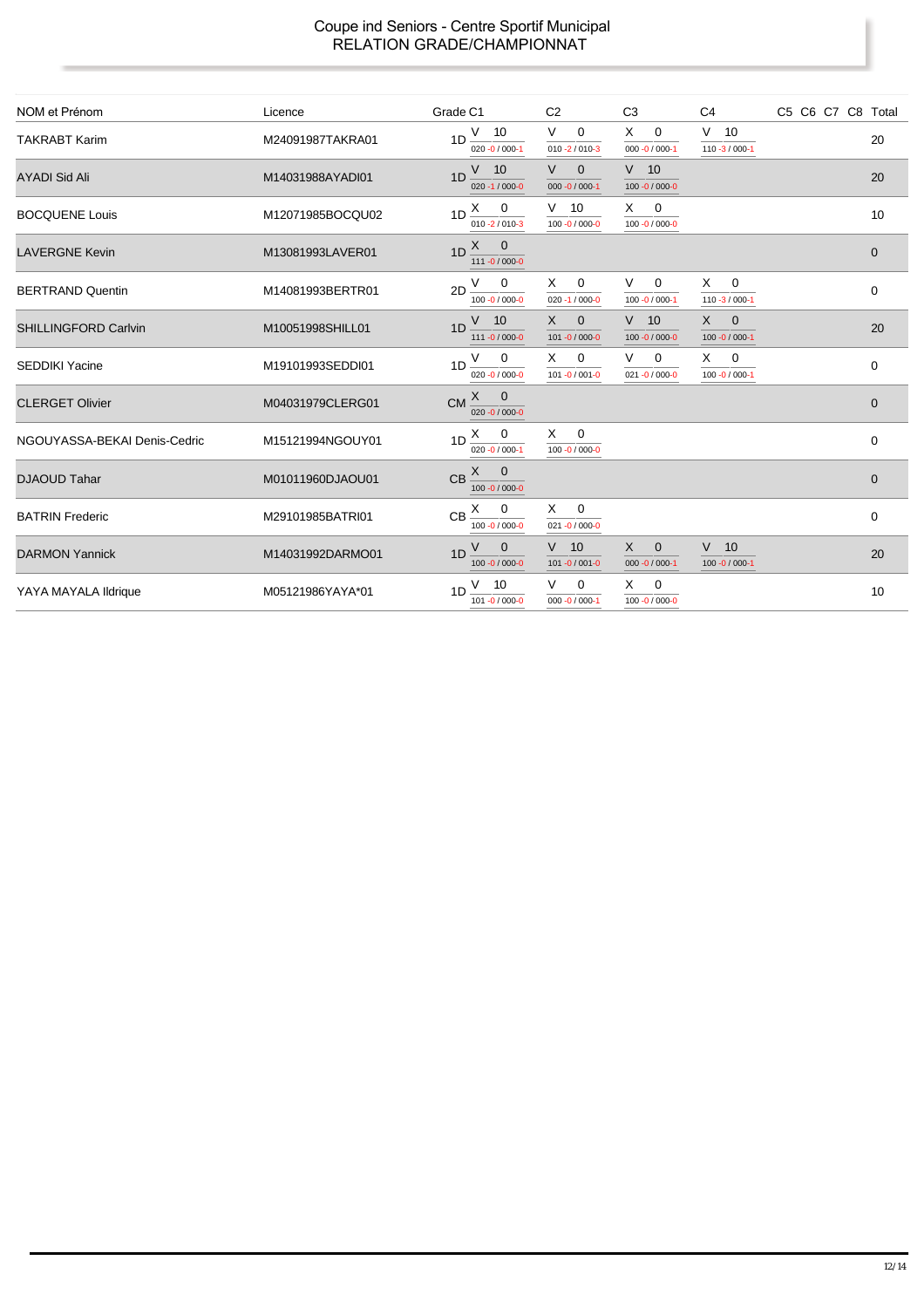| NOM et Prénom              | Licence          | Grade C1                                                | C <sub>2</sub>                                       | C <sub>3</sub>                       | C <sub>4</sub>                                    | C <sub>5</sub><br>C <sub>6</sub><br>C8<br>C7<br>Total |
|----------------------------|------------------|---------------------------------------------------------|------------------------------------------------------|--------------------------------------|---------------------------------------------------|-------------------------------------------------------|
| <b>MEREL Fabien</b>        | M27041971MEREL01 | - 0<br>2D<br>$020 - 1 / 000 - 3$                        | X<br>0<br>100 - 1 / 000 - 2                          | X.<br>0<br>$021 - 2 / 000 - 2$       | X.<br>$\mathbf 0$<br>110 -0 / 000-0               | 0                                                     |
| <b>BESNARD Maxime</b>      | M19091988BESNA01 | 10<br>2D<br>$020 - 1 / 000 - 3$                         | V<br>$\Omega$<br>$100 - 0 / 000 - 1$                 | $\Omega$<br>V<br>$110 - 0 / 000 - 0$ | $\mathsf{X}$<br>$\mathbf{0}$<br>100 - 2 / 000 - 2 | 10                                                    |
| MAKAYILLY Emaic            | M22091992MAKAY01 | 10<br>1D<br>$100 - 0 / 000 - 0$                         | V<br>10<br>100 - 1 / 000 - 2                         | X<br>$\Omega$<br>100 $-0/000-H$      | V.<br>10<br>100 - 2 / 000 - 2                     | 30                                                    |
| <b>STANCZYK Christophe</b> | M08041971        | $\overline{0}$<br>1D $\triangle$<br>$100 - 0 / 000 - 0$ | X<br>$\overline{\phantom{0}}$<br>$101 - 0 / 001 - 0$ | 10<br>V<br>$021 - 2 / 000 - 2$       | X<br>$\mathbf{0}$<br>110 -0 / 000-0               | 10                                                    |
| DJEBBARI Kacim             | M22021992DJEBB01 | -10<br>1 <sub>D</sub><br>101 -0 / 001-0                 | X<br>$\Omega$<br>$100 - 0 / 000 - 1$                 | $\Omega$<br>V<br>100 -0 / 000-H      | $V$ 10<br>110 -0 / 000-0                          | 20                                                    |